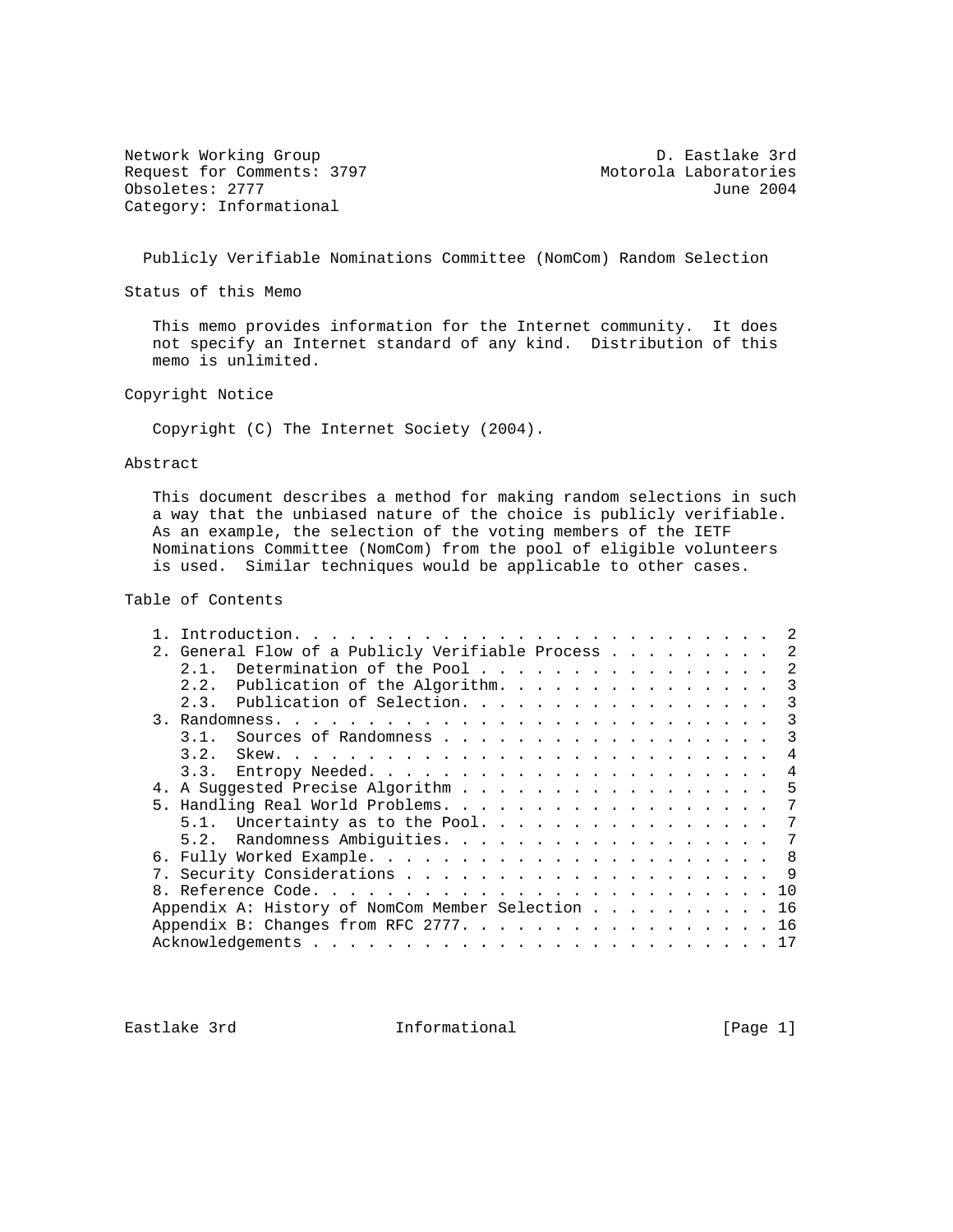## 1. Introduction

 Under the IETF rules, each year ten people are randomly selected from among eligible volunteers to be the voting members of the IETF nominations committee (NomCom). The NomCom nominates members of the Internet Engineering Steering Group (IESG) and the Internet Architecture Board (IAB) as described in [RFC 3777]. The number of eligible volunteers in recent years has been around 100.

 It is highly desirable that the random selection of the voting NomCom be done in an unimpeachable fashion so that no reasonable charges of bias or favoritism can be brought. This is as much for the protection of the selection administrator (currently, the appointed non-voting NomCom chair) from suspicion of bias as it is for the protection of the IETF.

 A method such that public information will enable any person to verify the randomness of the selection meets this criterion. This document gives an example of such a method.

 The method, in the form it appears in RFC 2777, was also used by IANA in February 2003 to determine the ACE prefix for Internationalized Domain Names [RFC 3490] so as to avoid claim jumping.

## 2. General Flow of a Publicly Verifiable Process

 A selection of NomCom members publicly verifiable as unbiased or similar selection could follow the three steps given below.

2.1. Determination of the Pool

 First, determine the pool from which the selection is to be made as provided in [RFC 3777] or its successor.

 Volunteers are solicited by the selection administrator. Their names are then passed through the IETF Secretariat to check eligibility. (Current eligibility criteria relate to IETF meeting attendance, records of which are maintained by the Secretariat.) The full list of eligible volunteers is made public early enough that a reasonable time can be given to resolve any disputes as to who should be in the pool.

Eastlake 3rd Informational [Page 2]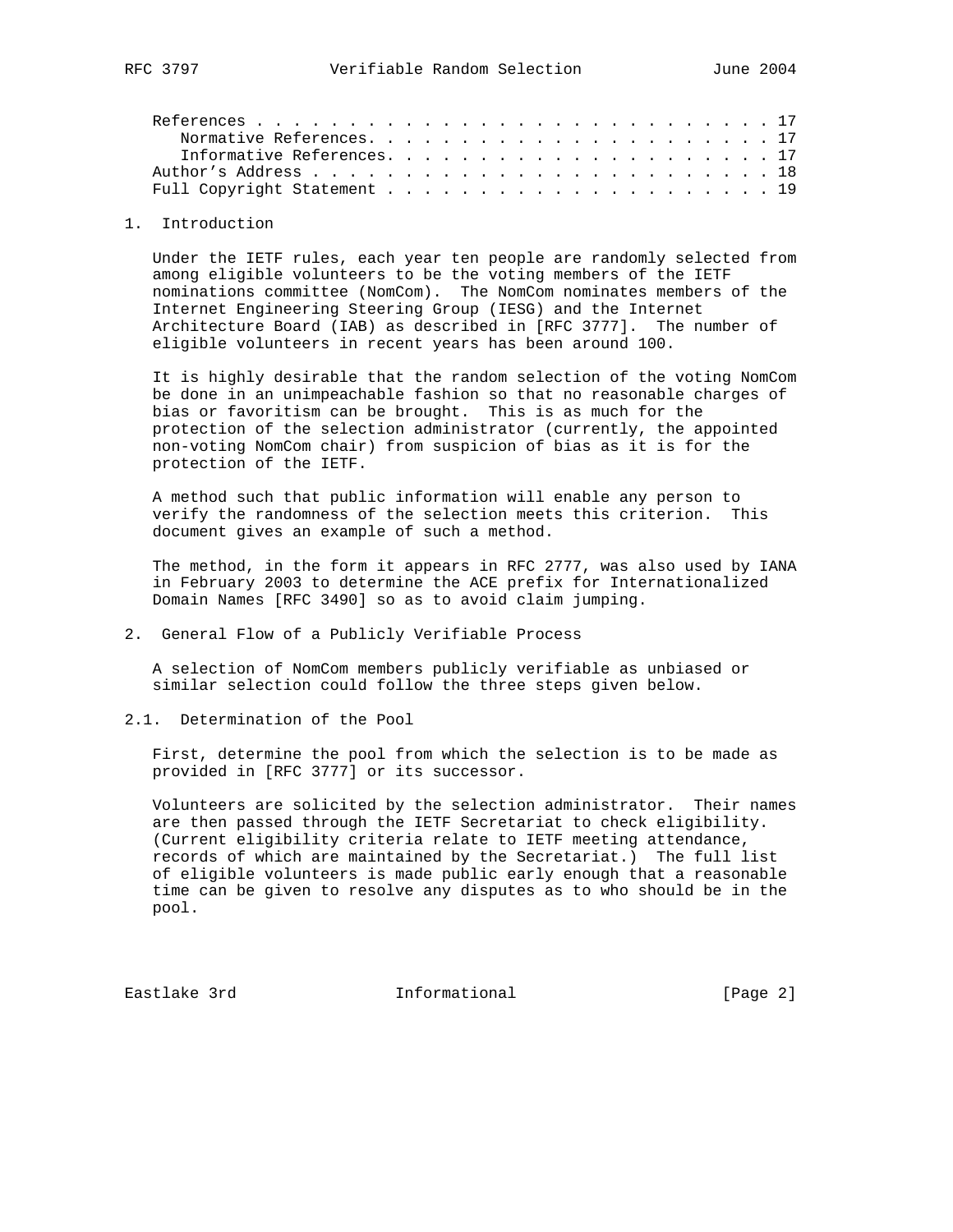# 2.2. Publication of the Algorithm

 The exact algorithm to be used, including the public future sources of randomness, is made public. For example, the members of the final list of eligible volunteers are ordered by publicly numbering them, some public future sources of randomness such as government run lotteries are specified, and an exact algorithm is specified whereby eligible volunteers are selected based on a strong hash function [RFC 1750] of these future sources of randomness.

## 2.3. Publication of Selection

 When the pre-specified sources of randomness produce their output, those values plus a summary of the execution of the algorithm for selection should be announced so that anyone can verify that the correct randomness source values were used and the algorithm properly executed. The algorithm can be run to select, in an ordered fashion, a larger number than are actually necessary so that if any of those selected need to be passed over or replaced for any reason, an ordered set of additional alternate selections will be available. A cut off time for any complaint that the algorithm was run with the wrong inputs or not faithfully executed must be specified to finalize the output and provide a stable selection.

3. Randomness

 The crux of the unbiased nature of the selection is that it is based in an exact, predetermined fashion on random information which will be revealed in the future and thus can not be known to the person specifying the algorithm. That random information will be used to control the selection. The random information must be such that it will be publicly and unambiguously revealed in a timely fashion.

 The random sources must not include anything that any reasonable person would believe to be under the control or influence of the IETF or its components, such as IETF meeting attendance statistics, numbers of documents issued, or the like.

# 3.1. Sources of Randomness

 Examples of good information to use are winning lottery numbers for specified runnings of specified public lotteries. Particularly for government run lotteries, great care is taken to see that they occur on time and produce random quantities. Even in the unlikely case one were to have been rigged, it would almost certainly be in connection with winning money in the lottery, not in connection with IETF use.

Eastlake 3rd **Informational** [Page 3]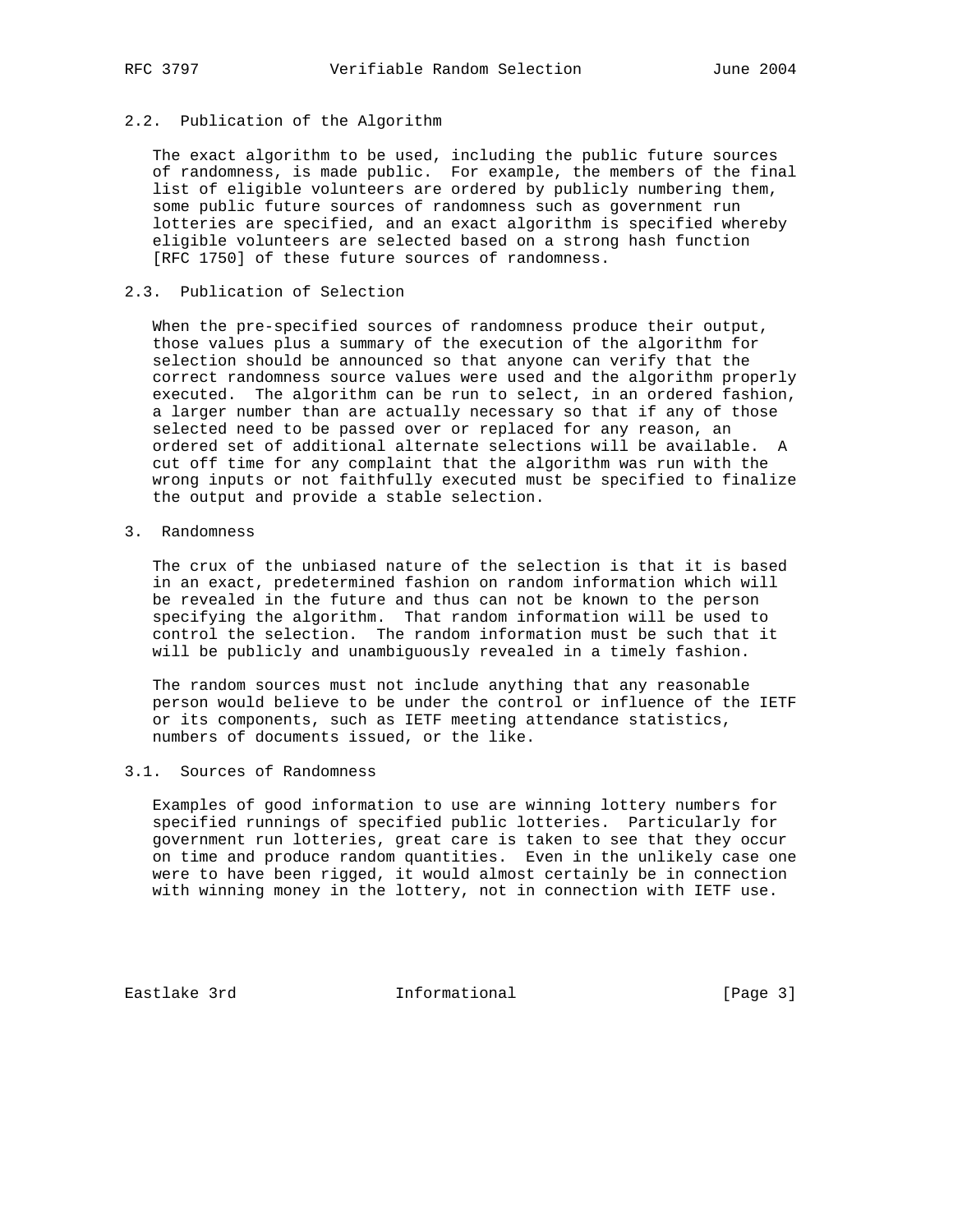Other possibilities are such things as the daily balance in the US Treasury on a specified day, the volume of trading on the New York Stock exchange on a specified day, etc. (However, the reference code given below will not handle integers that are too large.) Sporting events can also be used. (Experience has indicated that stock prices and/or volumes are a poor source of unambiguous data due trading suspensions, company mergers, delistings, splits, multiple markets, etc.) In all cases, great care must be taken to specify exactly what quantities are being presumed random and what will be done if their issuance is cancelled, delayed, or advanced.

 It is important that the last source of randomness, chronologically, produce a substantial amount of the entropy needed. If most of the randomness has come from the earlier of the specified sources, and someone has even limited influence on the final source, they might do an exhaustive analysis and exert such influence so as to bias the selection in the direction they wanted. Thus it is best for the last source to be an especially strong and unbiased source of a large amount of randomness such as a government run lottery.

 It is best not to use too many different sources. Every additional source increases the probability that one or more sources might be delayed, cancelled, or just plain screwed up somehow, calling into play contingency provisions or, worst of all, creating a situation that was not anticipated. This would either require arbitrary judgment by the selection administrator, defeating the randomness of the selection, or a re-run with a new set of sources, causing much delay. Three or four would be a good number of sources. Ten is too many.

## 3.2. Skew

 Some of the sources of randomness produce data that is not uniformly distributed. This is certainly true of volumes, prices, and horse race results, for example. However, use of a strong mixing function [RFC 1750] will extract the available entropy and produce a hash value whose bits, remainder modulo a small divisor, etc., deviate from a uniform distribution only by an insignificant amount.

### 3.3. Entropy Needed

 What we are doing is selecting N items without replacement from a population of P items. The number of different ways to do this is as follows, where "!" represents the factorial function:

> P! -------------  $N!$  \* (P - N)!

Eastlake 3rd **Informational** [Page 4]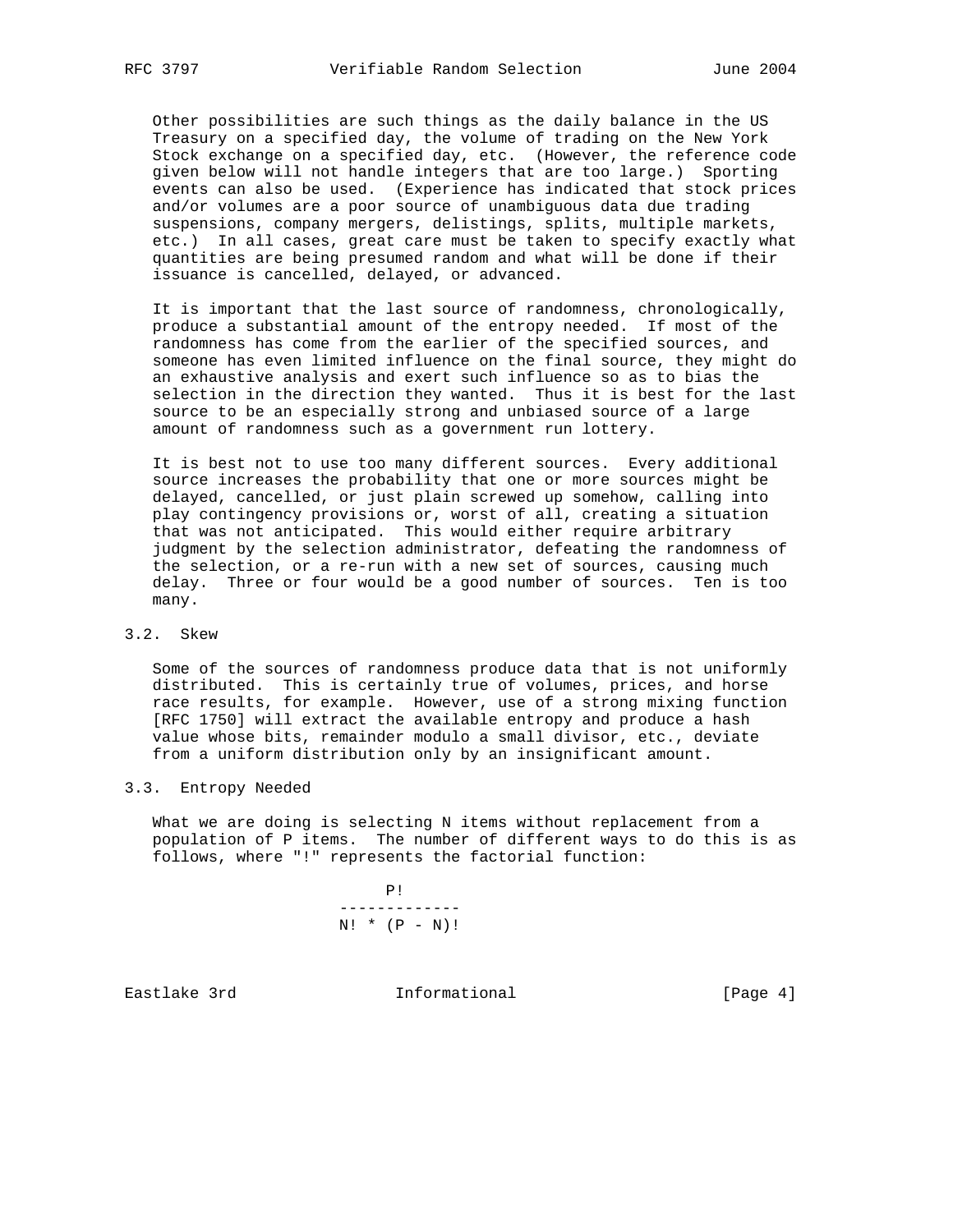To do this in a completely random fashion requires as many random bits as the logarithm base 2 of that quantity. Some sample calculated approximate number of random bits for the completely random selection of 10 NomCom members from various pool sizes is given below:

Random Selection of Ten Items From Pool

| Pool size 20 25 30 35 40 50 60 75 100 120 |  |  |  |  |  |
|-------------------------------------------|--|--|--|--|--|
| Bits needed 18 22 25 28 30 34 37 40 44 47 |  |  |  |  |  |

 Using an inadequate number of bits means that not all of the possible sets of ten selected items would be available. For a substantially inadequate amount of entropy, there could be a significant correlation between the selection of two different members of the pool, for example. However, as a practical matter, for pool sizes likely to be encountered in IETF NomCom membership selection, 40 bits of entropy should always be adequate. Even if there is a large pool and more bits are needed for perfect randomness, 40 bits of entropy will assure only an insignificant deviation from completely random selection for the difference in probability of selection of different pool members, the correlation between the selection of any pair of pool members, etc.

 An MD5 [RFC 1321] hash has 128 bits and therefore can produce no more than that number of bits of entropy. However, this is more than three times what is likely to ever be needed for IETF NomCom membership selection. A even stronger hash, such as SHA-1 [RFC 3174], can be used if desired.

# 4. A Suggested Precise Algorithm

 It is important that a precise algorithm be given for mixing the random sources specified and making the selection based thereon. Sources suggested above produce either a single positive number (i.e., NY Stock Exchange volume in thousands of shares) or a small set of positive numbers (many lotteries provide 6 numbers in the range of 1 through 40 or the like, a sporting event could produce the scores of two teams, etc.). A suggested precise algorithm is as follows:

 1. For each source producing multiple numeric values, represent each as a decimal number terminated by a period (or with a period separating the whole from the fractional part), without leading zeroes (except for a single leading zero if the integer part is zero), and without trailing zeroes after the period.

Eastlake 3rd Informational [Page 5]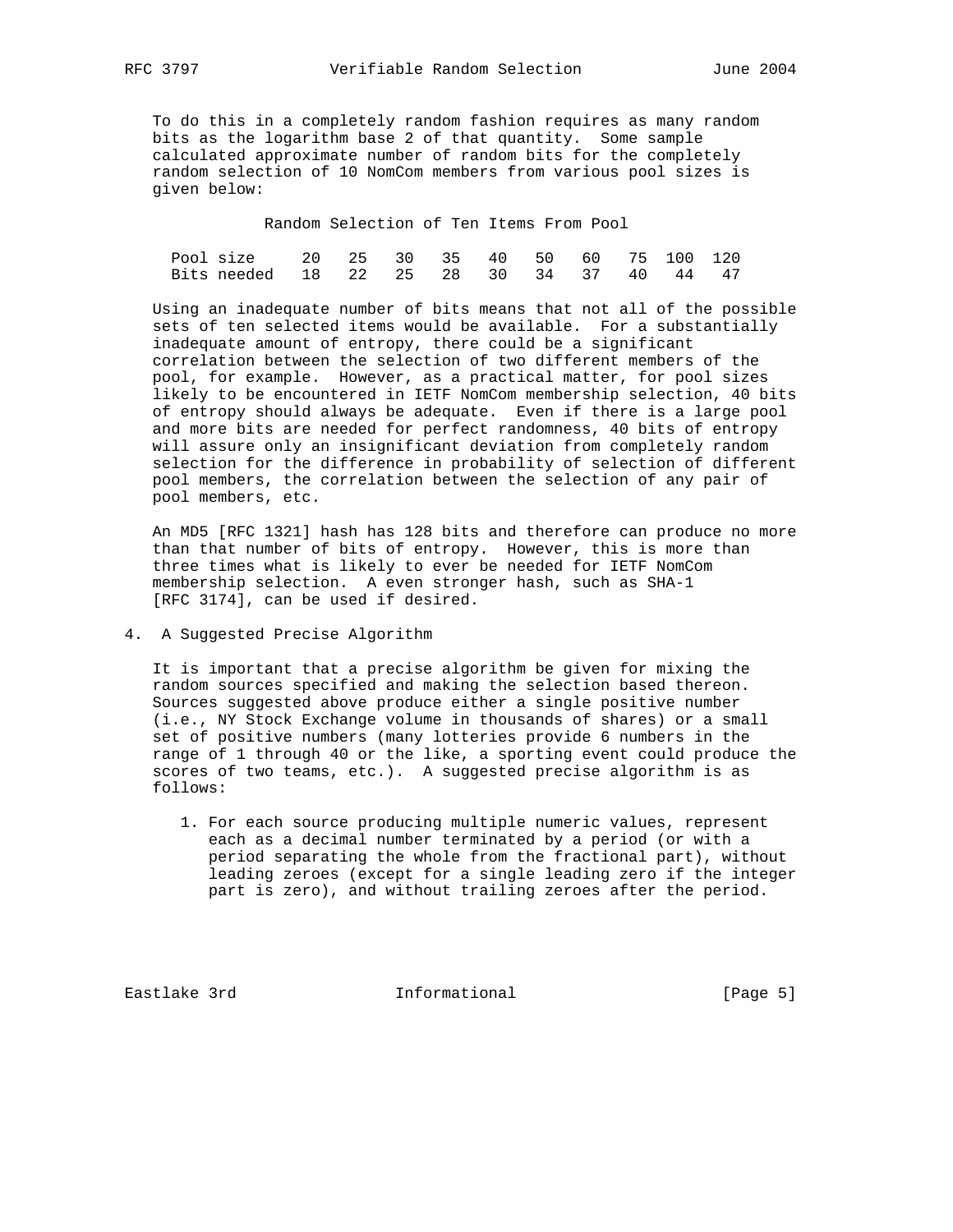- 2. Order the values from each source from smallest to the largest and concatenate them and suffix the result with a "/". For each source producing a single number, simply represent it as above with a suffix "/". (This sorting is necessary because the same lottery results, for example, are sometimes reported in the order numbers were drawn and sometimes in numeric order and such things as the scores of two sports teams that play a game has no inherent order.)
	- 3. At this point you have a string for each source, say s1/, s2/, ... Concatenate these strings in a pre-specified order, the order in which the sources were listed if not otherwise specified, and represent each character as its ASCII code [ASCII] producing "s1/s2/.../".

 You then produce a sequence of random values derived from a strong mixing of these sources by calculating the MD5 hash [RFC 1321] of this string prefixed and suffixed with an all zeros two byte sequence for the first value, the string prefixed and suffixed by 0x0001 for the second value, etc., treating the two bytes as a big endian counter. Treat each of these derived "random" MD5 output values as a positive 128-bit multiprecision big endian integer.

 Then totally order the pool of listed volunteers as follows: If there are P volunteers, select the first by dividing the first derived random value by P and using the remainder plus one as the position of the selectee in the published list. Select the second by dividing the second derived random value by P-1 and using the remainder plus one as the position in the list with the first selected person eliminated. Etc.

 It is STRONGLY recommended that alphanumeric random sources be avoided due to the much greater difficulty in canonicalizing them in an independently repeatable fashion; however, if you choose to ignore this advice and use an ASCII or similar Roman alphabet source or sources, all white space, punctuation, accents, and special characters should be removed and all letters set to upper case. This will leave only an unbroken sequence of letters A-Z and digits 0-9 which can be treated as a canonicalized number above and suffixed with a "./". If you choose to not just ignore but flagrantly flout this advice and try to use even more complex and harder to canonicalize internationalized text, such as UNICODE, you are on your own.

Eastlake 3rd **Informational** [Page 6]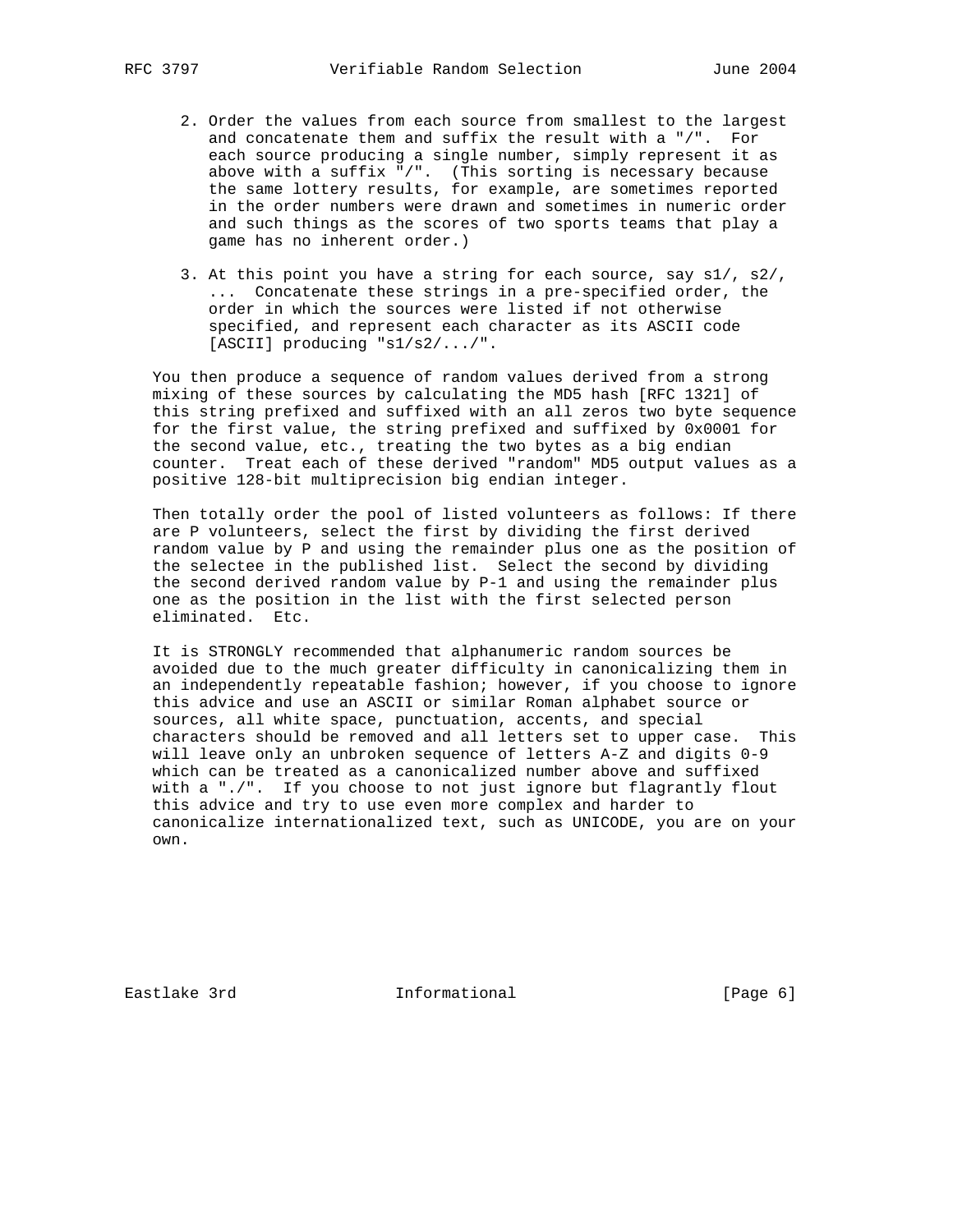# 5. Handling Real World Problems

 In the real world, problems can arise in following the steps and flow outlined in Sections 2 through 4 above. Some problems that have actually arisen are described below with recommendations for handling them.

### 5.1. Uncertainty as to the Pool

 Every reasonable effort should be made to see that the published pool from which selection is made is of certain and eligible persons. However, especially with compressed schedules or perhaps someone whose claim that they volunteered and are eligible has not been resolved by the deadline, or a determination that someone is not eligible which occurs after the publication of the pool, it may be that there are still uncertainties.

 The best way to handle this is to maintain the announced schedule, INCLUDE in the published pool all those whose eligibility is uncertain and to keep the published pool list numbering IMMUTABLE after its publication. If someone in the pool is later selected by the algorithm and random input but it has been determined they are ineligible, they can be skipped and the algorithm run further to make an additional selection. Thus the uncertainty only effects one selection and in general no more than a maximum of U selections where there are U uncertain pool members.

 Other courses of action are far worse. Actual insertion or deletion of entries in the pool after its publication changes the length of the list and totally scrambles who is selected, possibly changing every selection. Insertion into the pool raises questions of where to insert: at the beginning, end, alphabetic order, ... Any such choices by the selection administrator after the random numbers are known destroys the public verifiability of fair choice. Even if done before the random numbers are known, such dinking with the list after its publication just smells bad. There should be clear fixed public deadlines and someone who challenges their absence from the pool after the published deadline should have their challenge automatically denied for tardiness.

## 5.2. Randomness Ambiguities

 The best good faith efforts have been made to specify precise and unambiguous sources of randomness. These sources have been made public in advance and there has not been objection to them. However, it has happened that when the time comes to actually get and use this randomness, the real world has thrown a curve ball and it isn't quite clear what data to use. Problems have particularly arisen in

Eastlake 3rd **Informational** [Page 7]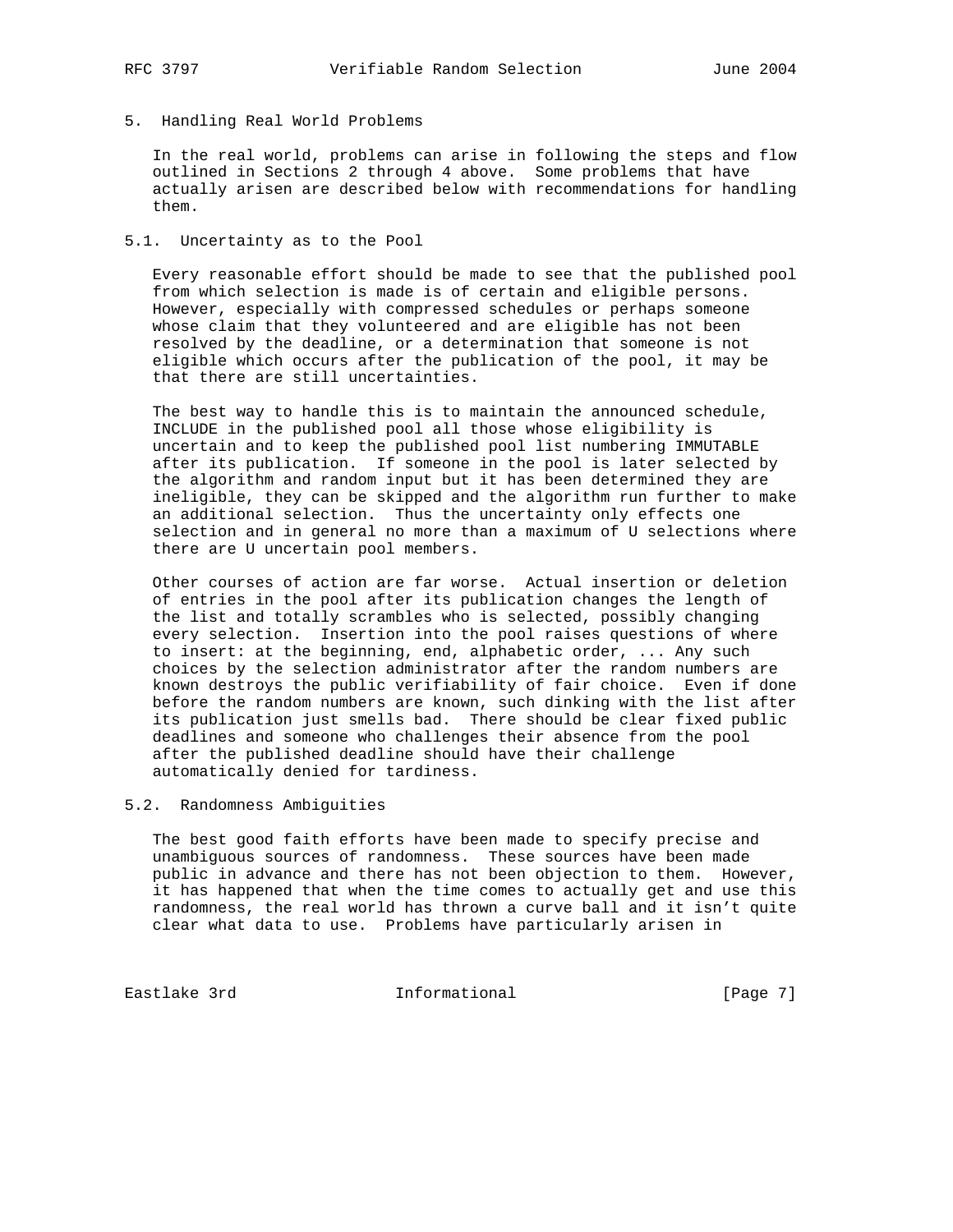connection with stock prices, volumes, and financial exchange rates or indices. If volumes that were published in thousands are published in hundreds, you have a rounding problem. Prices that were quoted in fractions or decimals can change to the other. If you take care of every contingency that has come up in the past, you can be hit with a new one. When this sort of thing happens, it is generally too late to announce new sources, an action which could raise suspicions of its own. About the only course of action is to make a reasonable choice within the ambiguity and depend on confidence in the good faith of the selection administrator. With care, such cases should be extremely rare.

 Based on these experiences, it is again recommended that public lottery numbers or the like be used as the random inputs and stock prices and volumes avoided.

6. Fully Worked Example

 Assume the following ordered list of 25 eligible volunteers is published in advance of selection:

| 1. John       | 11. Pollyanna     | 21. Pride      |
|---------------|-------------------|----------------|
| 2. Mary       | 12. Pendragon     | 22. Sloth      |
| 3. Bashful    | 13. Pandora       | 23. Envy       |
| 4. Dopey      | 14. Faith         | 24. Anger      |
| 5. Sleepy     | 15. Hope          | 25. Kasczynski |
| 6. Grouchy    | 16. Charity       |                |
| 7. Doc        | 17. Lee           |                |
| 8. Sneazy     | 18. Longsuffering |                |
| 9. Handsome   | 19. Chastity      |                |
| 10. Cassandra | 20. Smith         |                |

 Assume the following (fake example) ordered list of randomness sources:

- 1. The Kingdom of Alphaland State Lottery daily number for 1 November 2004 treated as a single four digit integer.
- 2. Numbers of the winning horses at Hialeia for all races for the first day on or after 13 October 2004 on which at least two races are run.
- 3. The People's Democratic Republic of Betastani State Lottery six winning numbers (ignoring the seventh "extra" number) for 1 November 2004.

 Hypothetical randomness publicly produced: Source 1: 9319 Source 2: 2, 5, 12, 8, 10 Source 3: 9, 18, 26, 34, 41, 45

Eastlake 3rd **Informational** [Page 8]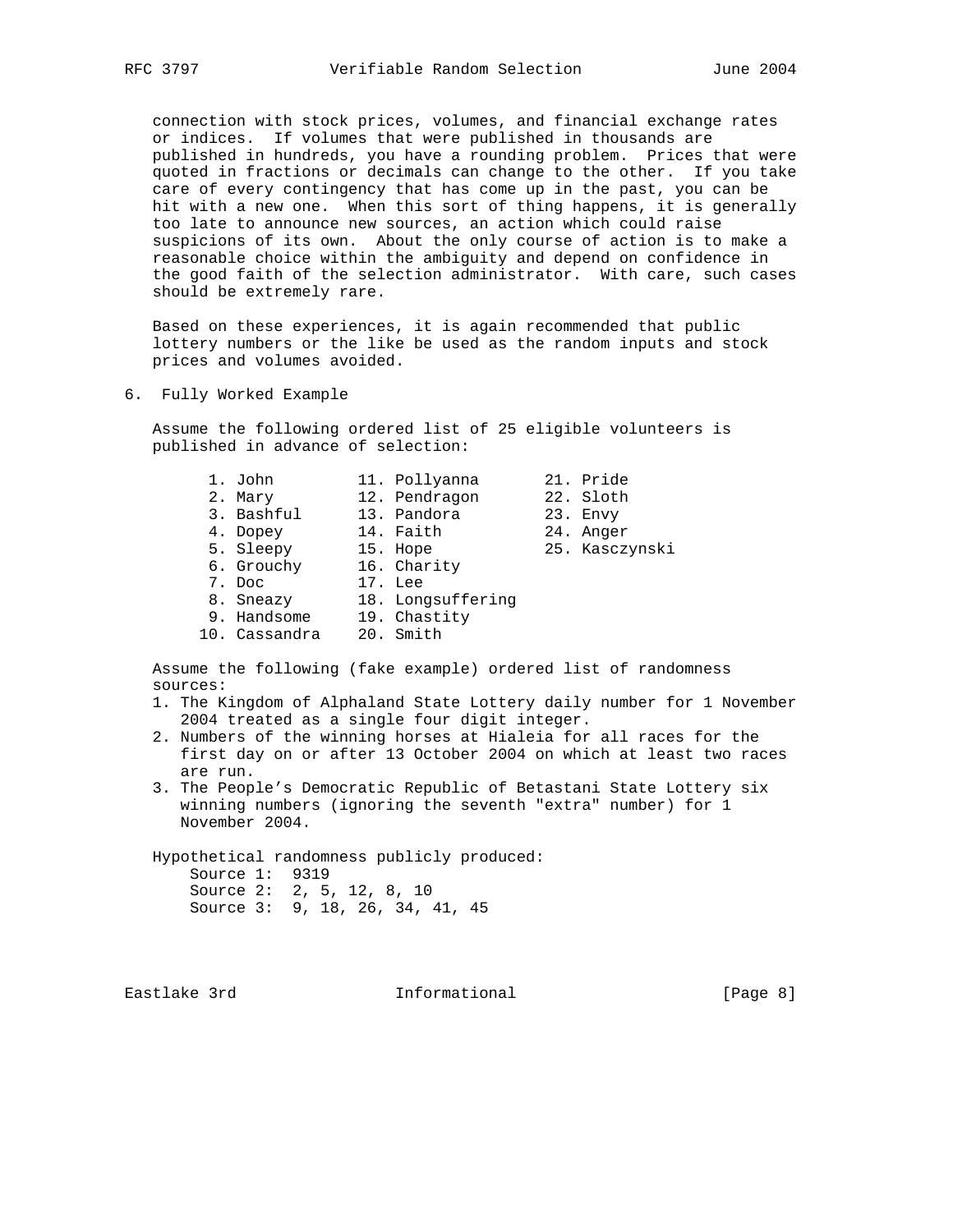Resulting key string:

9319./2.5.8.10.12./9.18.26.34.41.45./

 The table below gives the hex of the MD5 of the above key string bracketed with a two byte string that is successively 0x0000, 0x0001, 0x0002, through 0x0010 (16 decimal). The divisor for the number size of the remaining pool at each stage is given and the index of the selectee as per the original number of those in the pool.

| index | hex value of MD5                 | div | selected                         |
|-------|----------------------------------|-----|----------------------------------|
| 1     | 990DD0A5692A029A98B5E01AA28F3459 | 25  | $17 - -$<br>$\rightarrow$        |
| 2     | 3691E55CB63FCC37914430B2F70B5EC6 | 2.4 | 7<br>$\lt$ $-$<br>$\rightarrow$  |
| 3     | FE814EDF564C190AC1D25753979990FA | 23  | 2<br>$\rightarrow$<br>$\lt$ $-$  |
| 4     | 1863CCACEB568C31D7DDBDF1D4E91387 | 22  | -> 16<br>$\lt$ $-$               |
| 5     | F4AB33DF4889F0AF29C513905BE1D758 | 21  | -> 25 <-                         |
| 6     | 13EAEB529F61ACFB9A29D0BA3A60DE4A | 20  | 23<br>$\lt$ $-$<br>$\rightarrow$ |
| 7     | 992DB77C382CA2BDB9727001F3CDCCD9 | 19  | 8<br>$\lt$ $-$<br>$\rightarrow$  |
| 8     | 63AB4258ECA922976811C7F55C383CE7 | 18  | -> 24<br>$\epsilon$ –            |
| 9     | DFBC5AC97CED01B3A6E348E3CC63F40D | 17  | -> 19<br>$\lt$ $-$               |
| 10    | 31CB111C4A4EBE9287CEAE16FE51B909 | 16  | $\Rightarrow$ 13 <-              |
| 11    | 07FA46C122F164C215BBC72793B189A3 | 15  | $22 < -$<br>$\rightarrow$        |
| 12    | AC52F8D75CCBE2E61AFEB3387637D501 | 14  | 5<br>$\lt$ $-$<br>$\rightarrow$  |
| 13    | 53306F73E14FC0B2FBF434218D25948E | 13  | 18<br>$\lt$ $-$<br>$\rightarrow$ |
| 14    | B5D1403501A81F9A47318BE7893B347C | 12. | 9<br>$\lt$ $-$<br>$\rightarrow$  |
| 15    | 85B10B356AA06663EF1B1B407765100A | 11  | 1<br>$\lt$ $-$<br>$\rightarrow$  |
| 16    | 3269E6CE559ABD57E2BA6AAB495EB9BD | 10  | 4<br>$\lt$ $-$<br>$\rightarrow$  |

Resulting first ten selected, in order selected:

| 1. Lee (17)        | 6. Envy (23)       |
|--------------------|--------------------|
| 2. Doc (7)         | 7. Sneazy (8)      |
| $3.$ Mary $(2)$    | 8. Anger (24)      |
| 4. Charity $(16)$  | 9. Chastity $(19)$ |
| 5. Kasczynski (25) | 10. Pandora (13)   |
|                    |                    |

 Should one of the above turn out to be ineligible or decline to serve, the next would be Sloth, number 22.

### 7. Security Considerations

 Careful choice of should be made of randomness inputs so that there is no reasonable suspicion that they are under the control of the administrator. Guidelines given above to use a small number of inputs with a substantial amount of entropy from the last should be followed. And equal care needs to be given that the algorithm selected is faithfully executed with the designated inputs values.

Eastlake 3rd **Informational** [Page 9]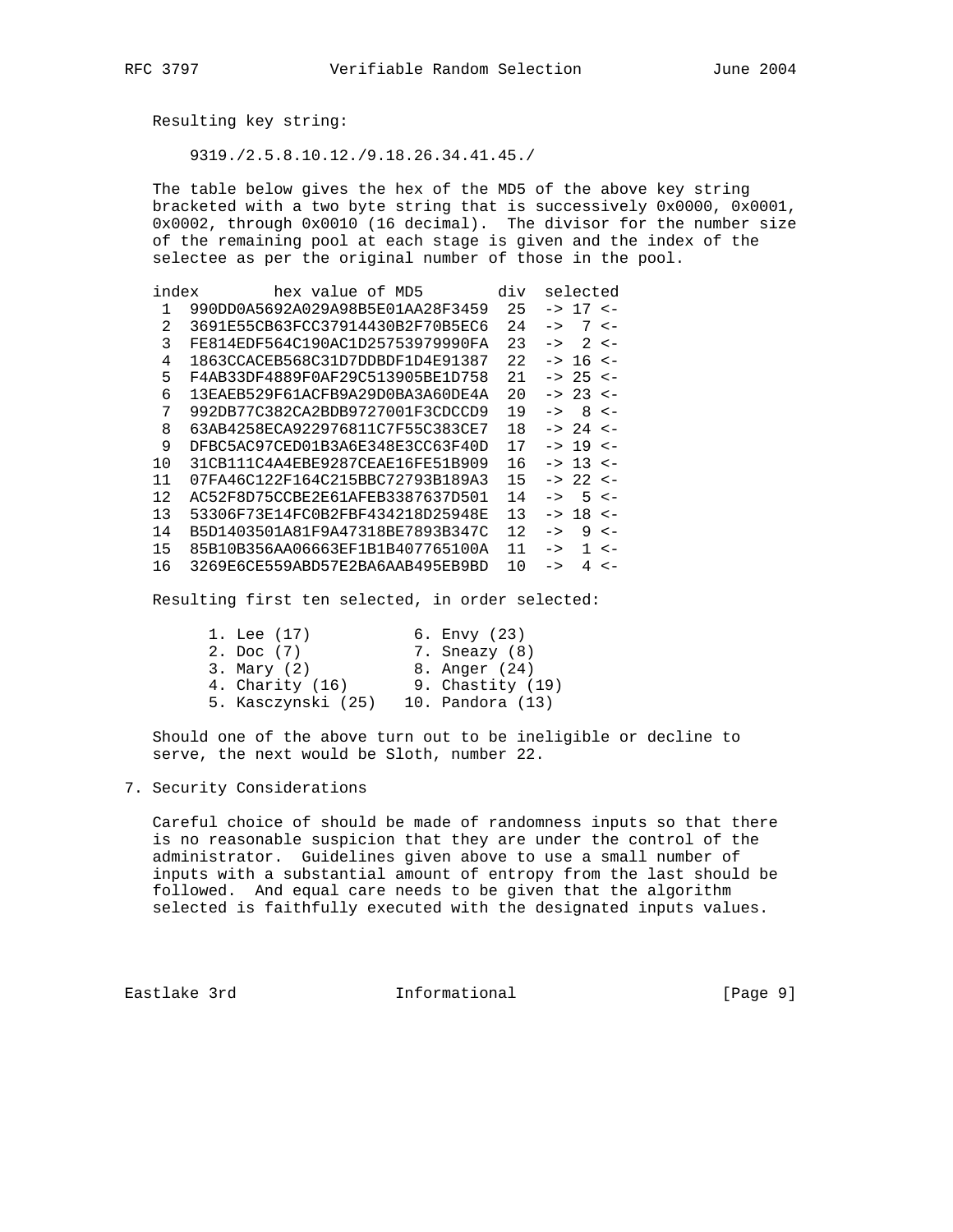Publication of the results and a week or so window for the community of interest to duplicate the calculations should give a reasonable assurance against implementation tampering.

8. Reference Code

 This code makes use of the MD5 reference code from [RFC 1321] ("RSA Data Security, Inc. MD5 Message-Digest Algorithm"). The portion of the code dealing with multiple floating point numbers was written by Matt Crawford. The original code in RFC 2777 could only handle pools of up to 255 members and was extended to 2\*\*16-1 by Erik Nordmark. This code has been extracted from this document, compiled, and tested. While no flaws have been found, it is possible that when used with some compiler on some system some flaw will manifest itself.

 /\*\*\*\*\*\*\*\*\*\*\*\*\*\*\*\*\*\*\*\*\*\*\*\*\*\*\*\*\*\*\*\*\*\*\*\*\*\*\*\*\*\*\*\*\*\*\*\*\*\*\*\*\*\*\*\*\*\*\*\*\*\*\*\* \* \* Reference code for \* "Publicly Verifiable Random Selection" \* Donald E. Eastlake 3rd \* February 2004 \* \*\*\*\*\*\*\*\*\*\*\*\*\*\*\*\*\*\*\*\*\*\*\*\*\*\*\*\*\*\*\*\*\*\*\*\*\*\*\*\*\*\*\*\*\*\*\*\*\*\*\*\*\*\*\*\*\*\*\*\*\*\*\*\*/ #include <limits.h> #include <math.h> #include <stdio.h> #include <stdlib.h> #include <string.h> /\* From RFC 1321 \*/ #include "global.h" #include "MD5.h" /\* local prototypes \*/ int longremainder ( unsigned short divisor, unsigned char dividend[16] ); long int getinteger ( char \*string ); double NPentropy ( int N, int P ); /\* limited to up to 16 inputs of up to sixteen integers each \*/ /\* pool limit of  $2**8-1$  extended to  $2**16-1$  by Erik Nordmark \*/ /\*\*\*\*\*\*\*\*\*\*\*\*\*\*\*\*\*\*\*\*\*\*\*\*\*\*\*\*\*\*\*\*\*\*\*\*\*\*\*\*\*\*\*\*\*\*\*\*\*\*\*\*\*\*\*\*\*\*\*\*\*\*\*\*/ main ()  $\{$ int i, j, k, k2, err, keysize, selection, usel;

Eastlake 3rd **Informational** [Page 10]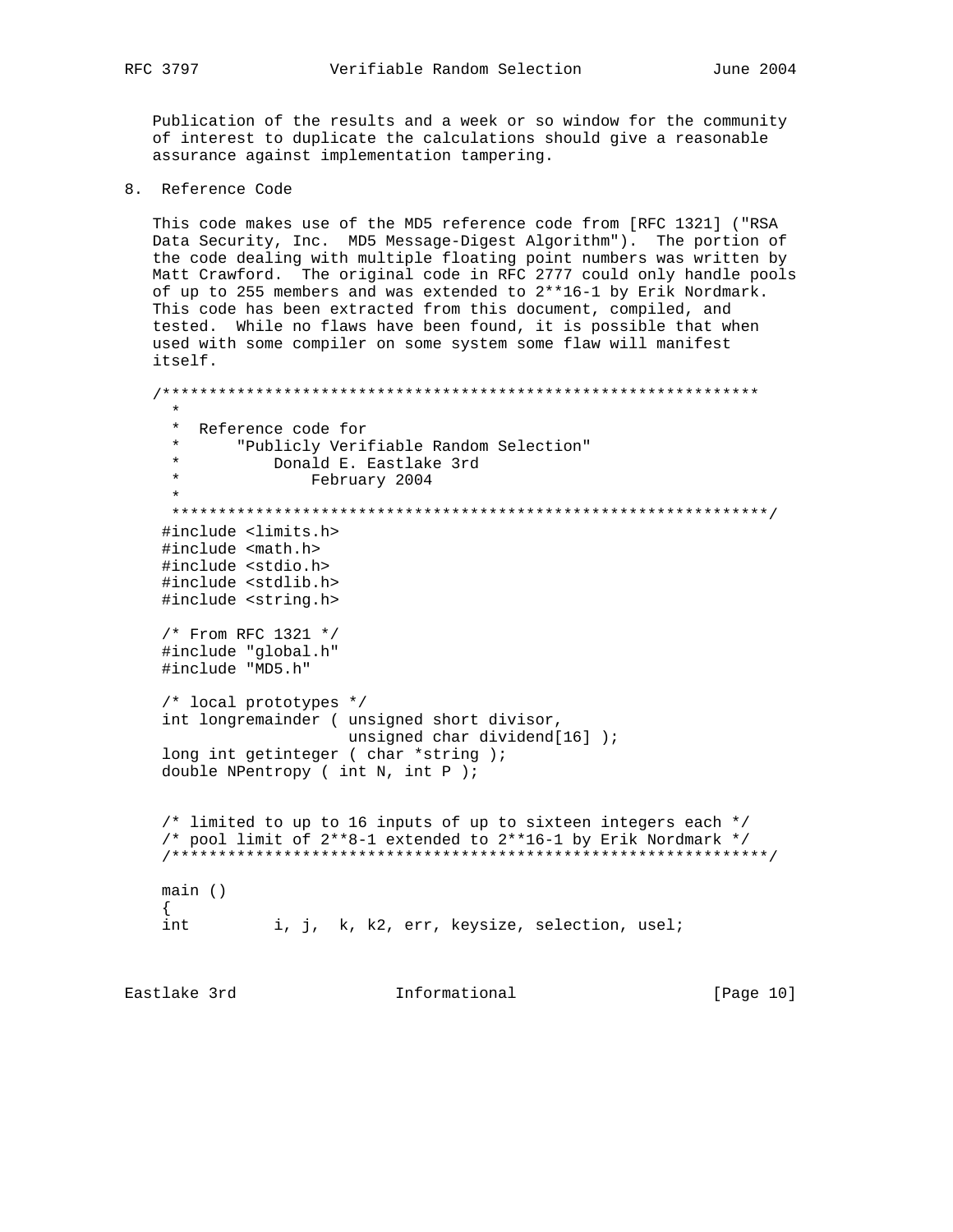```
unsigned short remaining, *selected;
    long int pool, temp, array[16];
 MD5_CTX ctx;
 char buffer[257], key [800], sarray[16][256];
    unsigned char uc16[16], unch1, unch2;
    pool = getinteger ( "Type size of pool:\n\pi" );
     if ( pool > 65535 )
\left\{ \begin{array}{c} \end{array} \right. printf ( "Pool too big.\n" );
        exit (1);
 }
    selected = (unsigned short *) malloc ( (size_t)pool );
     if ( !selected )
\left\{ \begin{array}{c} \end{array} \right. printf ( "Out of memory.\n" );
        exit (1);
 }
    selection = getinteger ( "Type number of items to be selected:\n\cdot \cdot );
     if ( selection > pool )
         {
         printf ( "Pool too small.\n" );
        exit (1);
         }
     if ( selection == pool )
        printf ( "All of the pool is selected.\n \n \begin{bmatrix}\n 1 \\
 2\n \end{bmatrix} else
         {
         err = printf ( "Approximately %.1f bits of entropy needed.\n",
                          NPentropy ( selection, pool ) + 0.1 );
        if ( err \le 0 ) exit \in 1 );
 }
    for ( i = 0, keysize = 0; i < 16; ++i )
\left\{ \begin{array}{c} \end{array} \right. if ( keysize > 500 )
             {
            printf ( "Too much input.\n" );
            exit (1);
 }
         /* get the "random" inputs. echo back to user so the user may
            be able to tell if truncation or other glitches occur. */
         err = printf (
              "\nType #%d randomness or 'end' followed by new line.\n"
              "Up to 16 integers or the word 'float' followed by up\n"
              "to 16 x.y format reals.\n", i+1 );
        if ( err \le 0 ) exit \in 1 );
         gets ( buffer );
```
Eastlake 3rd **Informational** [Page 11]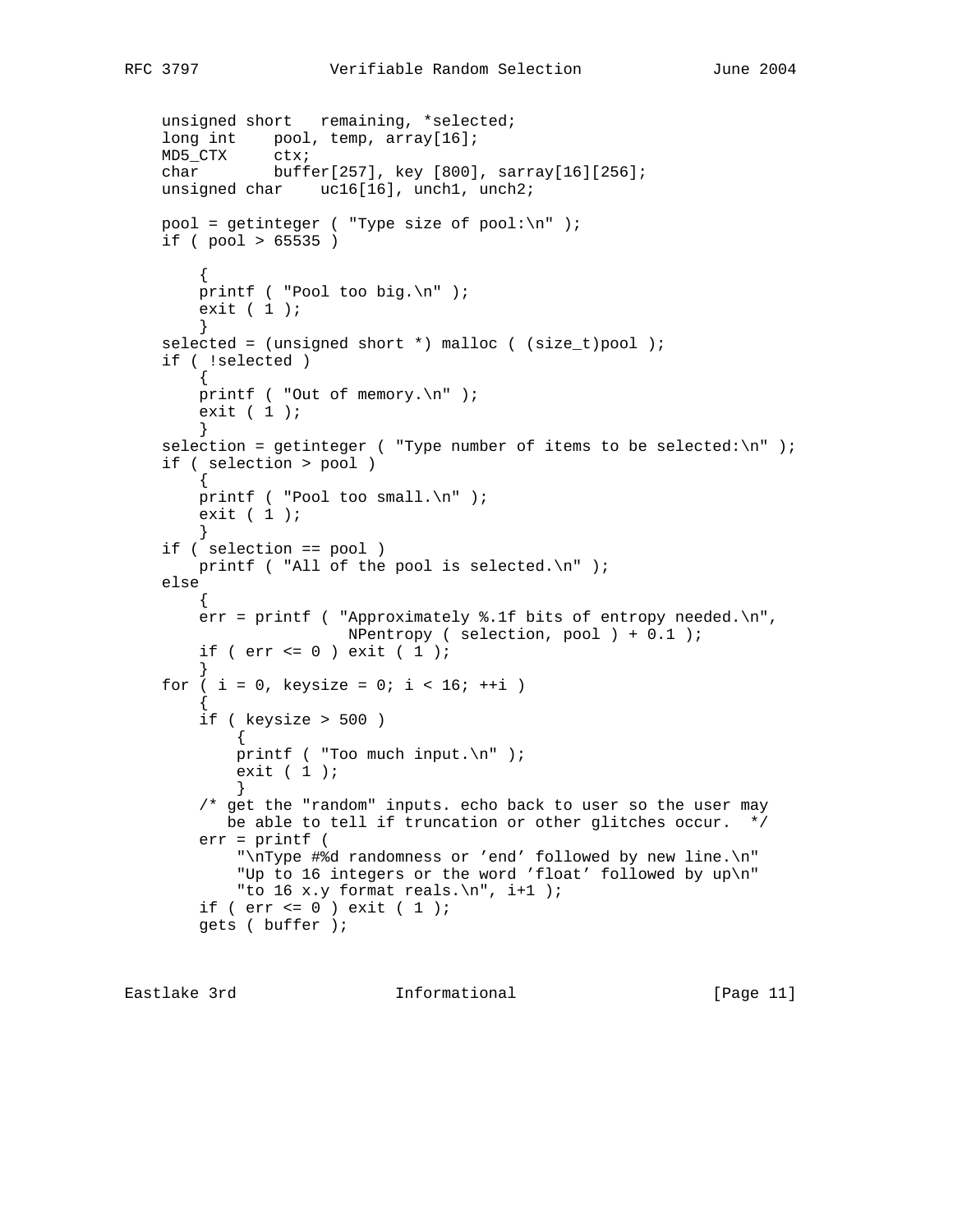```
 j = sscanf ( buffer,
                "%ld%ld%ld%ld%ld%ld%ld%ld%ld%ld%ld%ld%ld%ld%ld%ld",
            &array[0], &array[1], &array[2], &array[3],
            &array[4], &array[5], &array[6], &array[7],
            &array[8], &array[9], &array[10], &array[11],
            &array[12], &array[13], &array[14], &array[15] );
       if ( j == EOF )
           exit (j);
        if ( !j )
           if ( buffer[0] == 'e' )
                break;
            else
                  /* floating point code by Matt Crawford */
               j = sscanf ( buffer,
                   "float %ld.%[0-9]%ld.%[0-9]%ld.%[0-9]%ld.%[0-9]"
                    "%ld.%[0-9]%ld.%[0-9]%ld.%[0-9]%ld.%[0-9]"
                    "%ld.%[0-9]%ld.%[0-9]%ld.%[0-9]%ld.%[0-9]"
                    "%ld.%[0-9]%ld.%[0-9]%ld.%[0-9]%ld.%[0-9]",
                   &array[0], sarray[0], &array[1], sarray[1],
                   &array[2], sarray[2], &array[3], sarray[3],
                   &array[4], sarray[4], &array[5], sarray[5],
                   &array[6], sarray[6], &array[7], sarray[7],
                   &array[8], sarray[8], &array[9], sarray[9],
                   &array[10], sarray[10], &array[11], sarray[11],
 &array[12], sarray[12], &array[13], sarray[13],
 &array[14], sarray[14], &array[15], sarray[15] );
               if ( j == 0 || j \& 1 )
                   printf ( "Bad format." );
                else {
                   for ( k = 0, j = 2; k < j; k++ )
\{ /* strip trailing zeros */
                    for (k2=strlen(sarray[k]); sarray[k][--k2]=='0';)
                         sarray[k][k2] = \sqrt{0'i}err = printf ( "\ld.*\s\n", array[k], sarray[k] );
                    if ( err \le 0 ) exit ( 1 );
                    keysize += sprintf ( &key[keysize], "%ld.%s",
                                         array[k], sarray[k] );
 }
                    keysize += sprintf ( &key[keysize], "/" );
 }
 }
        else
               /* sort values, not a very efficient algorithm */
           for (k2 = 0; k2 < j - 1; +k2)
               for ( k = 0; k < j - 1; ++k )
                  if ( array[k] > array[k+1] )
```
Eastlake 3rd Informational [Page 12]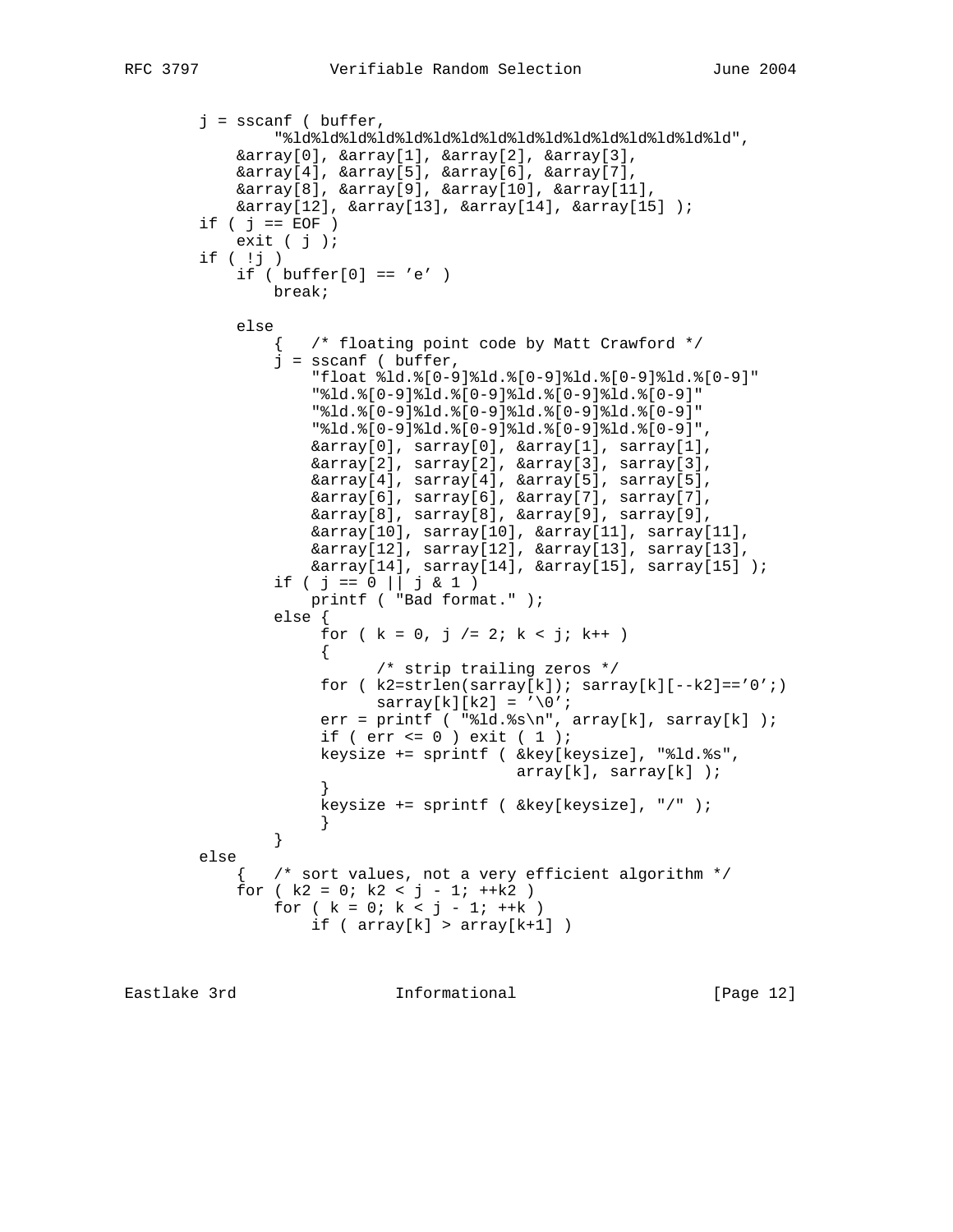```
\{temp = array[k];
                       array[k] = array[k+1];array[k+1] = temp; }
           for ( k = 0; k < j; ++k )
                { /* print for user check */
               err = print ( "%ld ", array[k] );
               if ( err \le 0 ) exit \in 1 );
                keysize += sprintf ( &key[keysize], "%ld.", array[k] );
 }
            keysize += sprintf ( &key[keysize], "/" );
 }
       } /* end for i */
    /* have obtained all the input, now produce the output */
   err = printf ( "Key is:\n \text{ks}\n", key );
    if ( err <= 0 ) exit ( 1 );
   for ( i = 0; i < pool; ++i )
       selected [i] = (unsigned short)(i + 1);printf ( "index hex value of MD5 div selected\n" );
   for ( usel = 0, remaining = (unsigned short)pool;
            usel < selection;
            ++usel, --remaining )
        {
       unch1 = (unsigned char)usel;
       unch2 = (unsigned char)(use1>>8); /* prefix/suffix extended to 2 bytes by Donald Eastlake */
        MD5Init ( &ctx );
        MD5Update ( &ctx, &unch2, 1 );
        MD5Update ( &ctx, &unch1, 1 );
        MD5Update ( &ctx, (unsigned char *)key, keysize );
        MD5Update ( &ctx, &unch2, 1 );
        MD5Update ( &ctx, &unch1, 1 );
        MD5Final ( uc16, &ctx );
       k = longremainder ( remaining, uc16 );
   /* printf ( "Remaining = %d, remainder = %d.\n", remaining, k ); */
       for ( j = 0; j < pool; ++j )
            if ( selected[j] )
               if ( - -k < 0 )
\{ printf ( "%2d "
    "%02X%02X%02X%02X%02X%02X%02X%02X%02X%02X%02X%02X%02X%02X%02X%02X "
   "82d \rightarrow 2d \leftarrow \n \begin{bmatrix} n \\ n \end{bmatrix} usel+1, uc16[0],uc16[1],uc16[2],uc16[3],uc16[4],uc16[5],uc16[6],
    uc16[7],uc16[8],uc16[9],uc16[10],uc16[11],uc16[12],uc16[13],
   uc16[14], uc16[15], remaining, selected[j] );
                   selected[j] = 0;
```

```
Eastlake 3rd               Informational             [Page 13]
```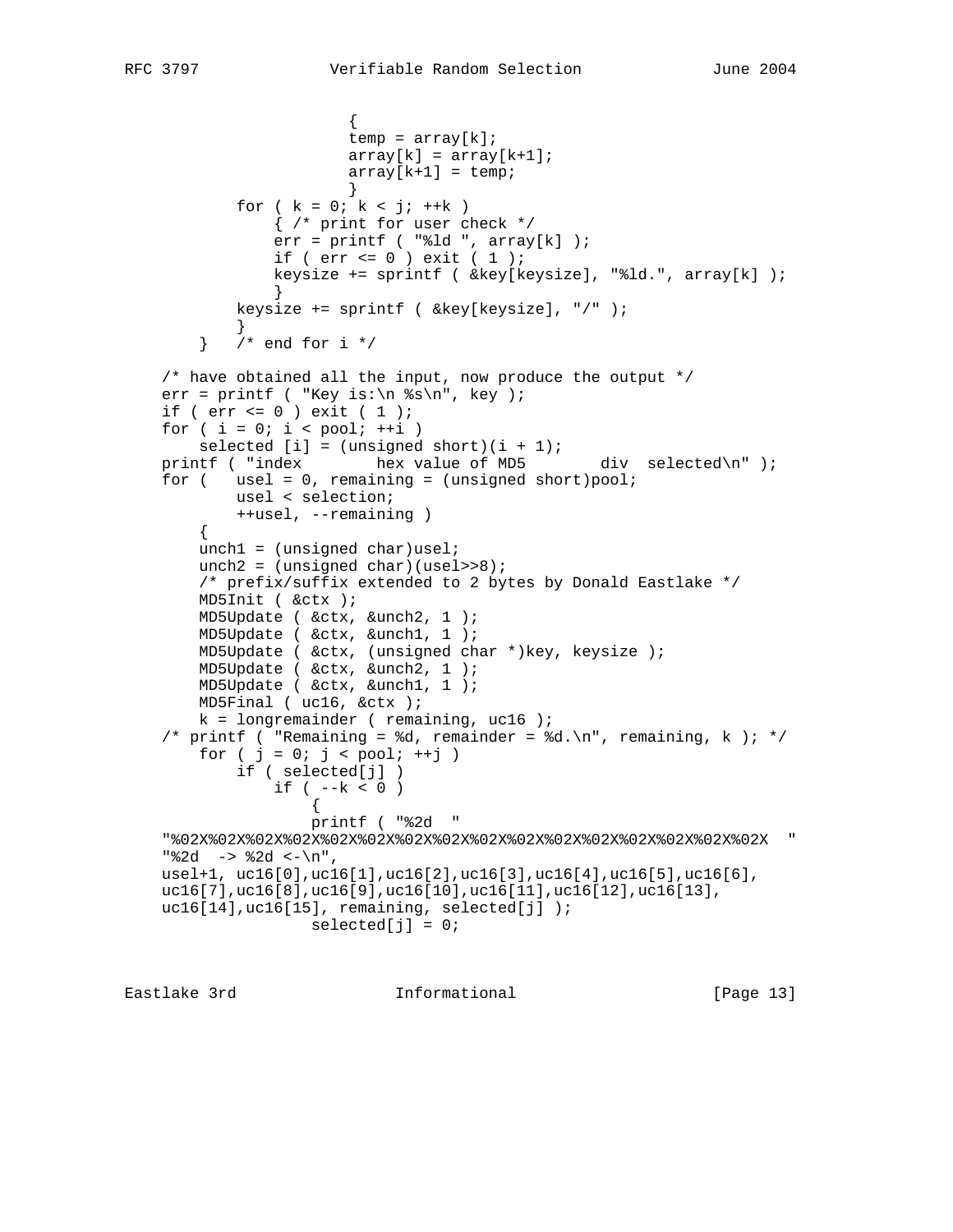```
 break;
 }
        }
    printf ( "\nDone, type any character to exit.\n" );
     getchar ();
     return 0;
     }
     /* prompt for a positive non-zero integer input */
     /****************************************************************/
     long int getinteger ( char *string )
\left\{\begin{array}{ccc} \end{array}\right\}long int i;
int j;
     char tin[257];
     while ( 1 )
     {
     printf ( string );
     printf ( "(or 'exit' to exit) " );
     gets ( tin );
    j = sscanf ( tin, "d", xi );
    if ( j == EOF )
         || ( | j \&( ( t in [0] == 'e' ) || ( t in [0] == 'E' ) ) ) )
         exit ( j );
     if ( ( j == 1 ) &&
         ( i > 0 ) )
         return i;
    } /* end while */
     }
     /* get remainder of dividing a 16 byte unsigned int
       by a small positive number */
     /****************************************************************/
     int longremainder ( unsigned short divisor,
                         unsigned char dividend[16] )
     {
     int i;
     long int kruft;
     if ( !divisor )
        return -1;
    for ( i = 0, kruft = 0; i < 16; ++i )
\{kruft = ( kruft << 8 ) + dividend[i]; kruft %= divisor;
```
Eastlake 3rd Informational [Page 14]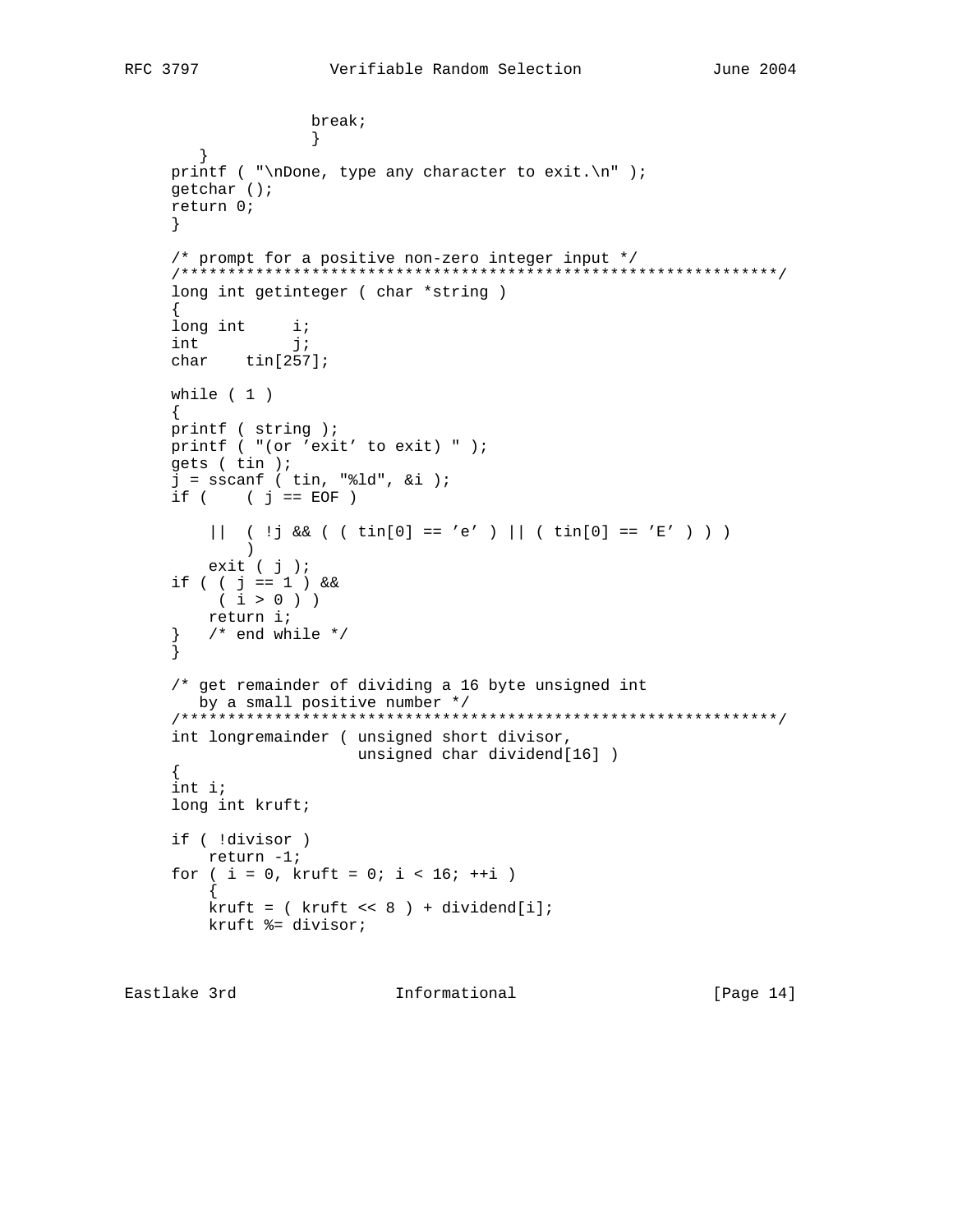```
 }
     return kruft;
     } /* end longremainder */
   /* calculate how many bits of entropy it takes to select N from P */ /****************************************************************/
   / * P!
 log ( ----------------- )
2 N! * ( P - N )!
    */
    double NPentropy ( int N, int P )
   \{int i;
double result = 0.0;
   if ( (N < 1) /* not selecting anything? */
     || ( N >= P ) /* selecting all of pool or more? */
       )
      return 0.0; /* degenerate case */
   for ( i = P; i > (P - N); --i )
      result += log ( i );
   for ( i = N; i > 1; --i )
      result -= log ( i );
    /* divide by [ log (base e) of 2 ] to convert to bits */
    result /= 0.69315;
    return result;
    } /* end NPentropy */
```
Eastlake 3rd **Informational** [Page 15]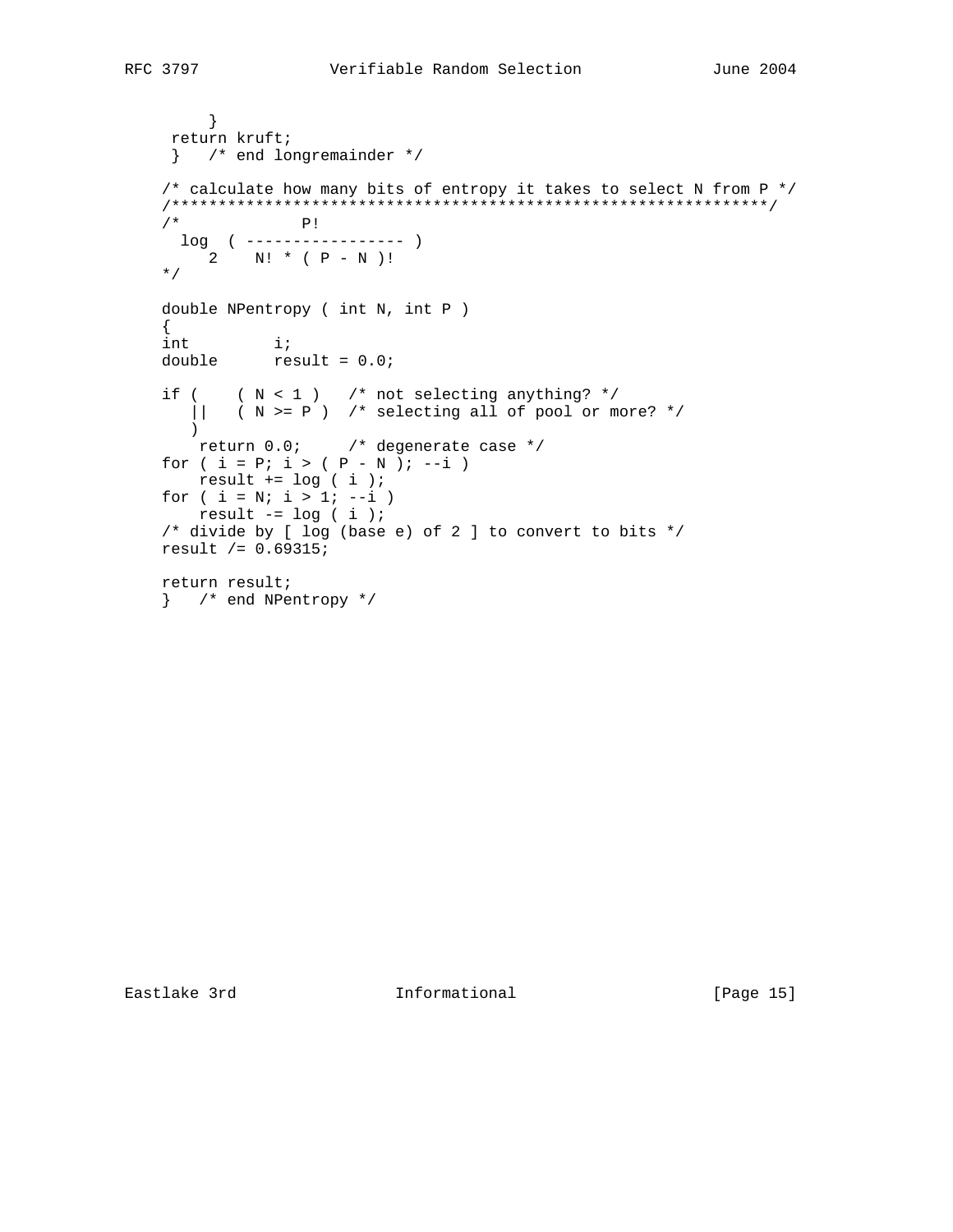Appendix A: History of NomCom Member Selection

 For reference purposes, here is a list of the IETF Nominations Committee member selection techniques and chairs so far:

| YEAR      | CHAIR                  | SELECTION METHOD |
|-----------|------------------------|------------------|
| 1993/1994 | Jeff Case              | Clergy           |
| 1994/1995 | Fred Baker             | Clergy           |
| 1995/1996 | Guy Almes              | Clergy           |
| 1996/1997 | Geoff Huston           | Spouse           |
| 1997/1998 | Mike St.Johns          | Algorithm        |
| 1998/1999 | Donald Eastlake 3rd    | RFC 2777         |
| 1999/2000 | Avri Doria             | RFC 2777         |
| 2000/2001 | Bernard Aboba          | RFC 2777         |
| 2001/2002 | Theodore Ts'o          | RFC 2777         |
|           | 2002/2003 Phil Roberts | RFC 2777         |
|           | 2003/2004 Rich Draves  | RFC 2777         |

 Clergy = Names were written on pieces of paper, placed in a receptacle, and a member of the clergy picked the NomCom members.

Spouse = Same as Clergy except chair's spouse made the selection.

 Algorithm = Algorithmic selection based on similar concepts to those documented in RFC 2777 and herein.

 RFC 2777 = Algorithmic selection using the algorithm and reference code provided in RFC 2777 (but not the fake example sources of randomness).

Appendix B: Changes from RFC 2777

 This document differs from [RFC 2777], the previous version, in three primary ways as follows:

- (1) Section 5, on problems actually encountered with using these recommendations for selecting an IETF NomCom and on how to handle them, has been added.
- (2) The selection algorithm code has been modified to handle pools of up to 2\*\*16-1 elements and the counter based prefix and suffix concatenated with the key string before hashing has been extended to two bytes.
- (3) Mention has been added that the algorithm documented herein was used by IANA to select the Internationalized Domain Name ACE prefix and some minor wording changes made.

Eastlake 3rd **Informational** [Page 16]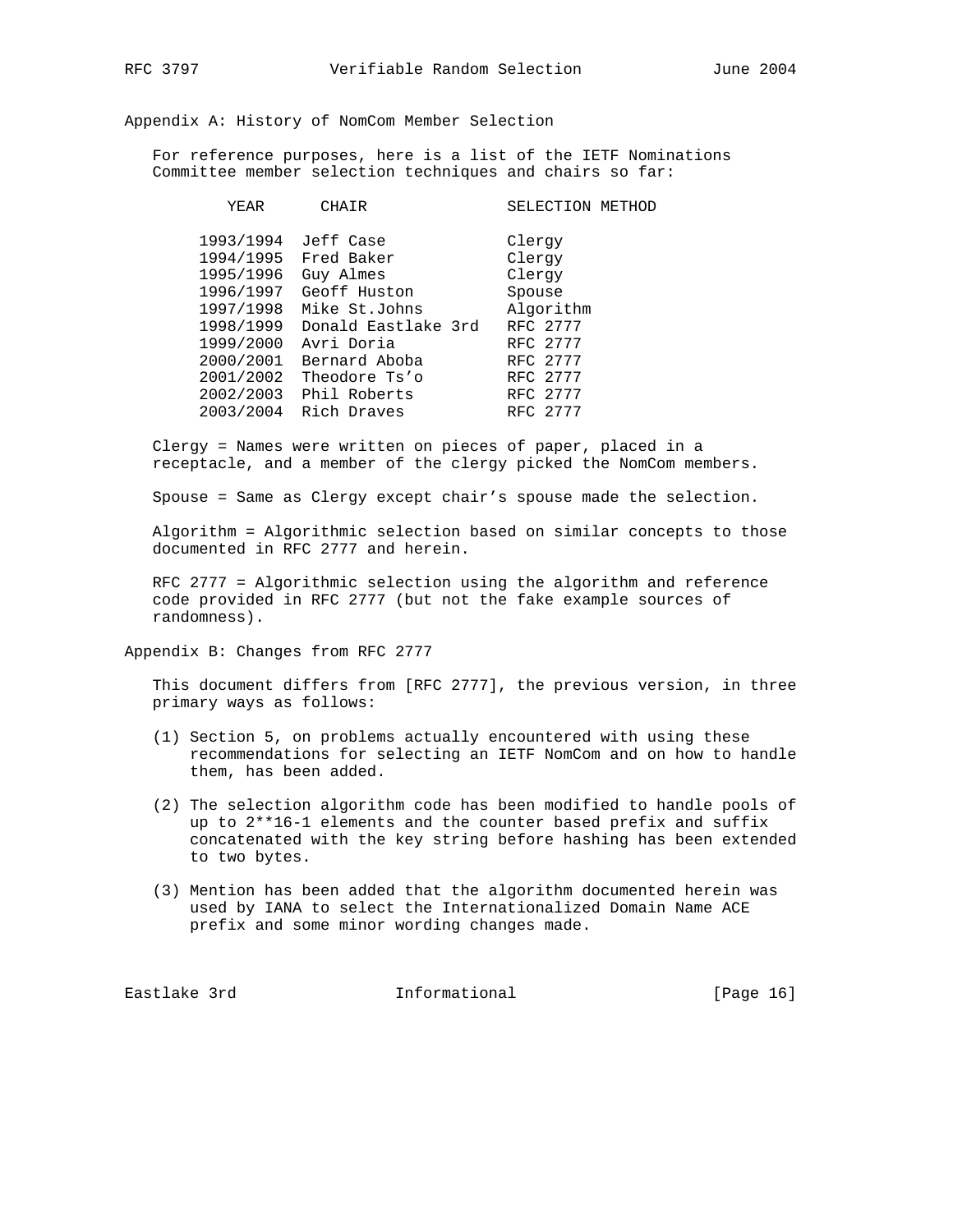- (4) References have been divided into Informative and Normative.
- (5) The list in Appendix A has been brought up to date.

Acknowledgements

 Matt Crawford and Erik Nordmark made major contributions to this document. Comments by Bernard Aboba, Theodore Ts'o, Jim Galvin, Steve Bellovin, and others have been incorporated.

References

Normative References

- [ASCII] "USA Standard Code for Information Interchange", X3.4, American National Standards Institute: New York, 1968.
- [RFC 1321] Rivest, R., "The MD5 Message-Digest Algorithm", RFC 1321, April 1992.
- [RFC 1750] Eastlake, 3rd, D., Crocker, S. and J. Schiller, "Randomness Recommendations for Security", RFC 1750, December 1994.
- [RFC 3174] Eastlake, 3rd, D. and P. Jones, "US Secure Hash Algorithm 1 (SHA1)", RFC 3174, September 2001.

Informative References

- [RFC 3777] Galvin, J., "IAB and IESG Selection, Confirmation, and Recall Process: Operation of the Nominating and Recall Committees", BCP 10, RFC 3777, April 2004.
- [RFC 2777] Eastlake, 3rd, D., "Publicly Verifiable Nomcom Random Selection", RFC 2777, February 2000.
- [RFC 3490] Falstrom, P., Hoffman, P. and A. Costello, "Internationalizing Domain Names in Applications (IDNA)", RFC 3490, March 2003.

Eastlake 3rd **Informational** [Page 17]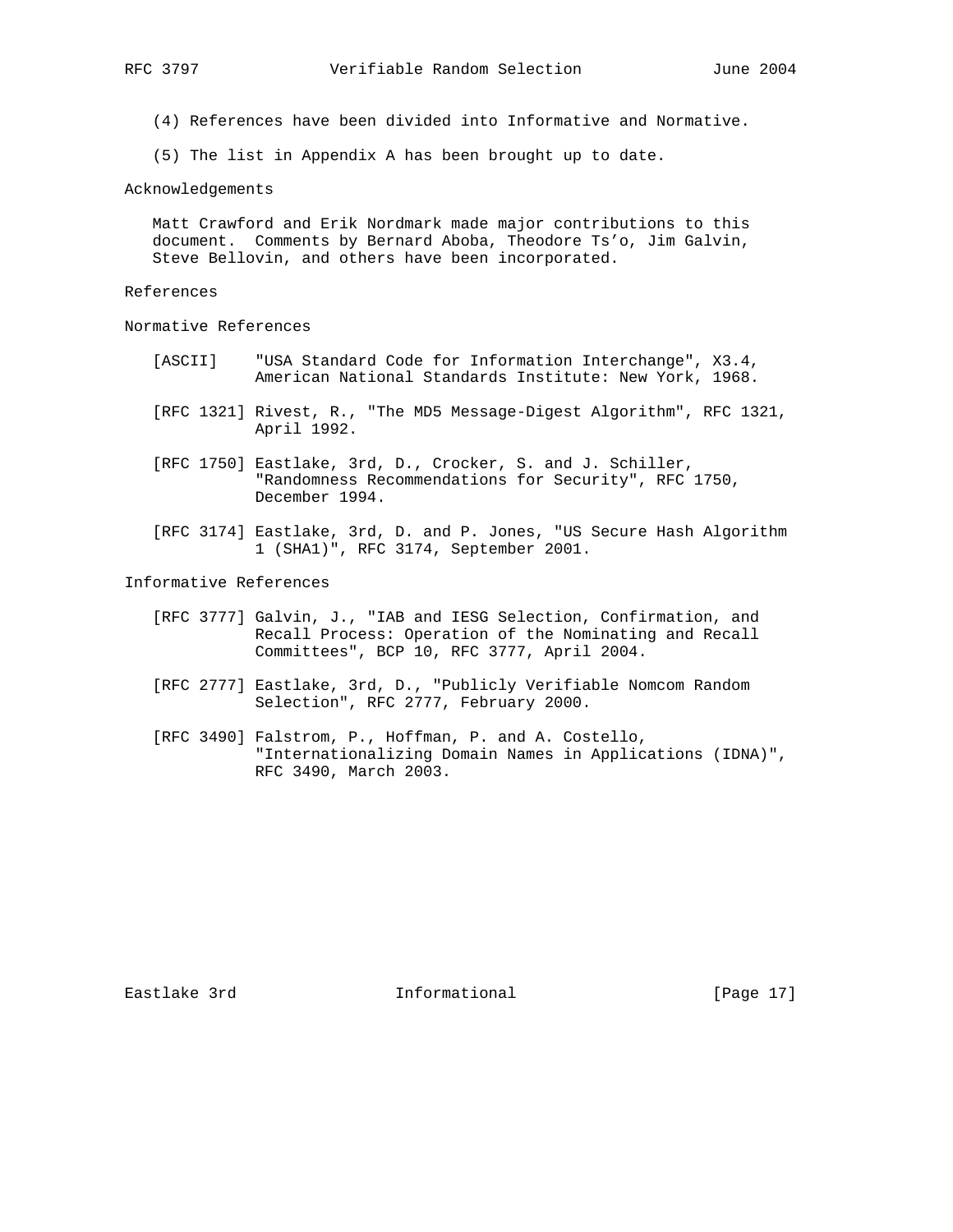Author's Address

 Donald E. Eastlake, 3rd Motorola Laboratories 155 Beaver Street Milford, MA 01757 USA

 Phone: +1-508-786-7554(w) +1-508-634-2066(h) EMail: Donald.Eastlake@motorola.com